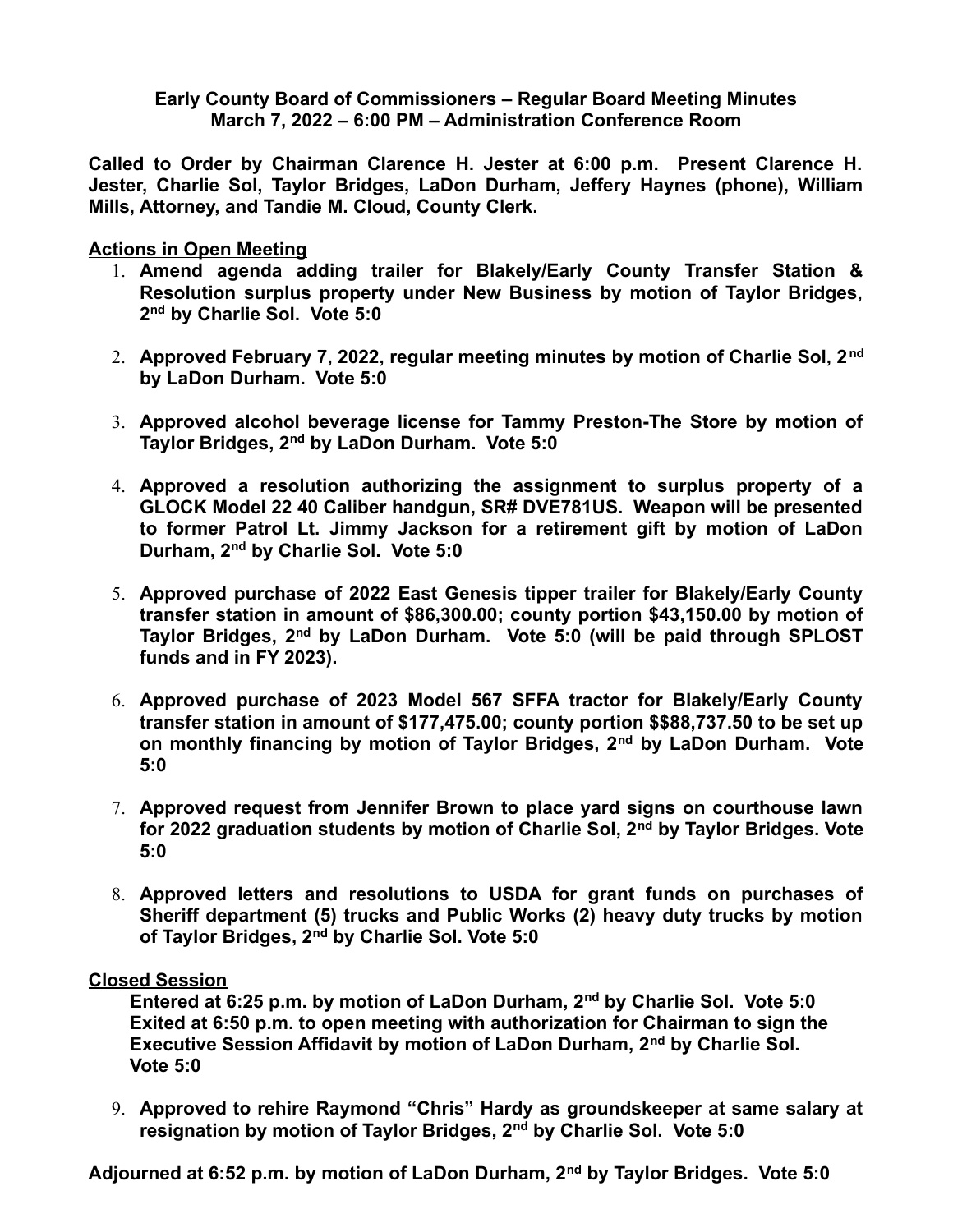**Clarence H. Jester, Chairman Tandie M. Cloud, County Clerk** 

**Early County Board of Commissioners – Special Meeting Minutes March 15, 2022 – 11:00 AM – Administration Conference Room**

**\_\_\_\_\_\_\_\_\_\_\_\_\_\_\_\_\_\_\_\_\_\_\_\_\_\_\_\_\_\_\_\_\_\_\_ \_\_\_\_\_\_\_\_\_\_\_\_\_\_\_\_\_\_\_\_\_\_\_\_\_\_\_\_\_**

**Called to Order by Chairman Clarence H. Jester at 11:00 a.m. Present Clarence H. Jester, Taylor Bridges, Charlie Sol, Jeffery Haynes (left at 11:30 a.m.) and Tandie Cloud, County Clerk.** 

**The budget committee meeting was held as advertised to allow the full board to discuss FY 2023 county budget for Rural Fire, Emergency Management, Public Works, Solid Waste and Public Buildings and Parks.**

**Adjourned at 12:40 p.m. by motion of Taylor Bridges, 2nd by Charlie Sol. Vote 3:0**

**\_\_\_\_\_\_\_\_\_\_\_\_\_\_\_\_\_\_\_\_\_\_\_\_\_\_\_\_\_\_\_\_\_\_\_ \_\_\_\_\_\_\_\_\_\_\_\_\_\_\_\_\_\_\_\_\_\_\_\_\_\_\_\_\_**

Clarence H. Jester, Chairman **Tandie M. Cloud, County Clerk** 

**Early County Board of Commissioners – Special Meeting Minutes March 16, 2022 – 9:00 AM – Administration Conference Room**

**Called to Order by Chairman Clarence H. Jester at 9:00 a.m. Present Clarence H. Jester, Charlie Sol, Taylor Bridges, Jeffery Haynes, and LaDon Durham.** 

**Closed Session**

 **Entered at 9:00 0.m. by motion of Taylor Bridges, 2nd by Charlie Sol. Vote 5:0 Exited at 11:15 a.m. to open meeting with authorization for Chairman to sign the Executive Session Affidavit by motion of Taylor Bridges, 2nd by Charlie Sol. Vote 5:0**

**Approved to hire Stephanie Chandler to fill position of County Administrator a salary of \$65,000.00 per year by motion of LaDon Durham, 2nd by Jeffery Haynes. Vote 5:0**

**Adjourned at 11:20 a.m. by motion of LaDon Durham, 2nd by Jeffery Haynes. Vote 5:0**

**\_\_\_\_\_\_\_\_\_\_\_\_\_\_\_\_\_\_\_\_\_\_\_\_\_\_\_\_\_\_\_\_\_\_\_ \_\_\_\_\_\_\_\_\_\_\_\_\_\_\_\_\_\_\_\_\_\_\_\_\_\_\_\_\_ Clarence H. Jester, Chairman Tandie M. Cloud, County Clerk** 

> **Early County Board of Commissioners – Special Meeting Minutes March 17, 2022 – 9:00 AM – Administration Conference Room**

**Called to Order by Chairman Clarence H. Jester at 9:00 a.m. Present Clarence H. Jester, Charlie Sol, Taylor Bridges, Jeffery Haynes, and LaDon Durham.**